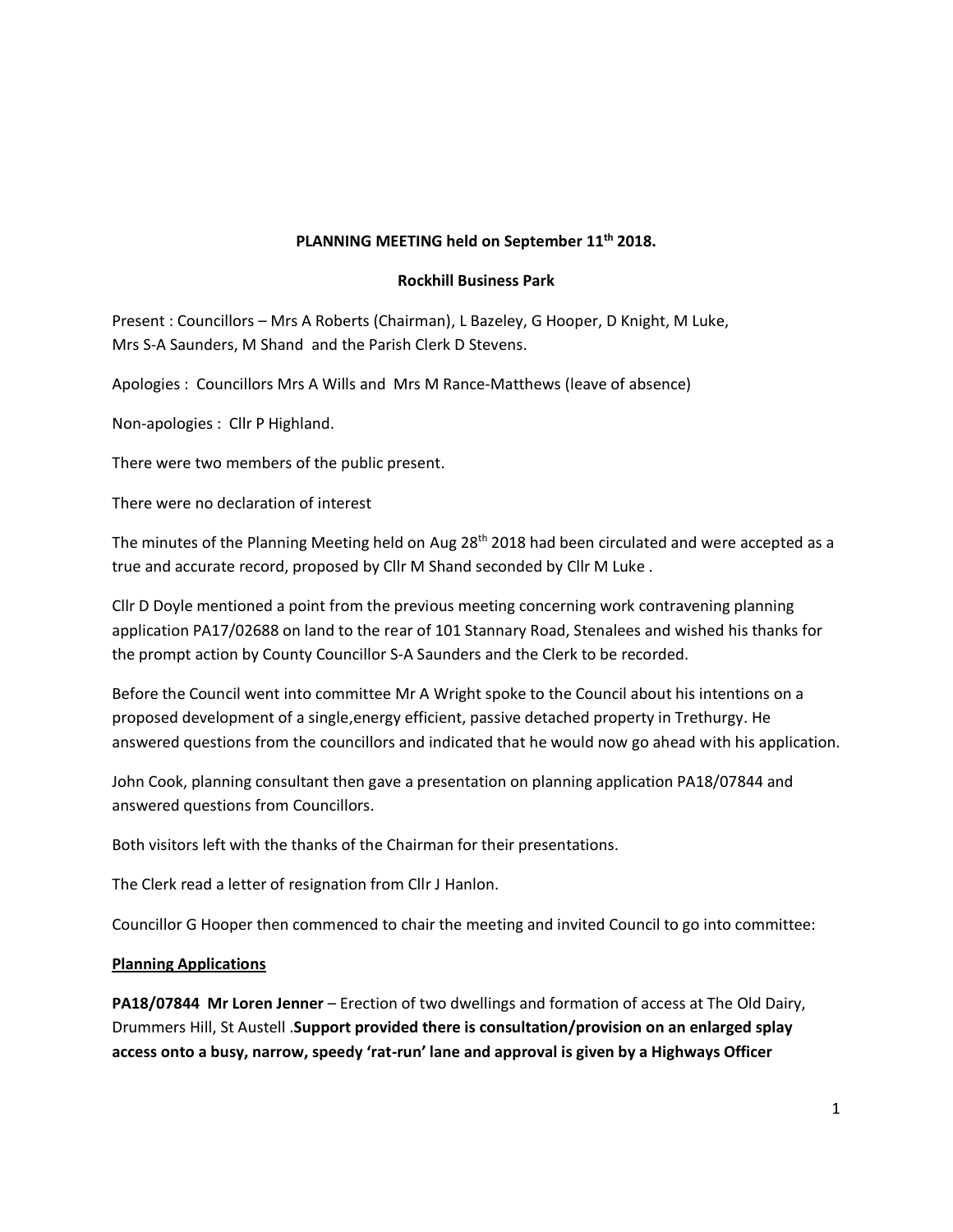**following a site visit.** Proposed by Cllr Mrs A Roberts , seconded by Cllr L Bazeley . One objection (ML) and one abstension (DD).

**PA18/07713 Ms May** – Proposed rear conservatory at 47 Larcombe Road, St Austell.**Support** Proposed by Cllr M Shand, seconded by Cllr M Luke. All in favour.

# **Planning applications decisions**

PA18/05285 approved Mr Simon Phillips construction of three bedroom dwelling on land S of 1 Roche Road, Park Lane, Bugle (Parish Council Support on 31.07.18).

PA18/05349 approved Mr & Mrs D Philp siting of gazebo structure oever new detached garage at Pencarne, Treverbyn Road, Stenalees. (Parish Council no comment on 31.07.18).

As anticipated a recommendation of approval had been received on PA18/04118 plot adjacent to 1 Pentillie Gardens, St Austell. The Clerk stated that he had contacted members of the planning subcommittee and reluctantly it was agreed to agree to disagree emphasising our concerns at the lack of retaining walls.

An appeal decision from the Planning Inspectorate had recommended refusal on application PA17/03474 Mr J Lewis on land North of 88 Bodmin Road, St Austell.

## **Planning correspondence**

Correspondence had been received from Mr & Mrs E Smith living in Queensland, Australia re land at the Old Carthew School, it was agreed to refer them to a pre-planning officer emphasising concerns abour lack of access and intrusion into the countryside.

Notice of Application PA18/07968 Unique Homes – Construction of two pairs of semi-detached dwellings and one detached dwelling and associated works on land North of Landview, Penwithick

The Clerk confirmed delegates to attend Liskeard on February 28<sup>th</sup> 4.30pm - 8.30pm. Names taken are Cllrs Roberts, Bazeley, Knight, Wills and Shand. Cllr G Hooper indicated that he would also like to attend.

## **Emergency Items**

The Clerk asked for confirmation of the amount of £50 to be donated to the Treverbyn Community Hall for refreshments on the occasion of the Remembrance Service on November  $11<sup>th</sup>$ . It was also agreed to send a request to Bugle Silver Band to provide members of the band to mark the significance of the Centenary of the end of World War I and the formation of the RAF. Invitations also to go to Treverbyn Academy and Bugle CP School.